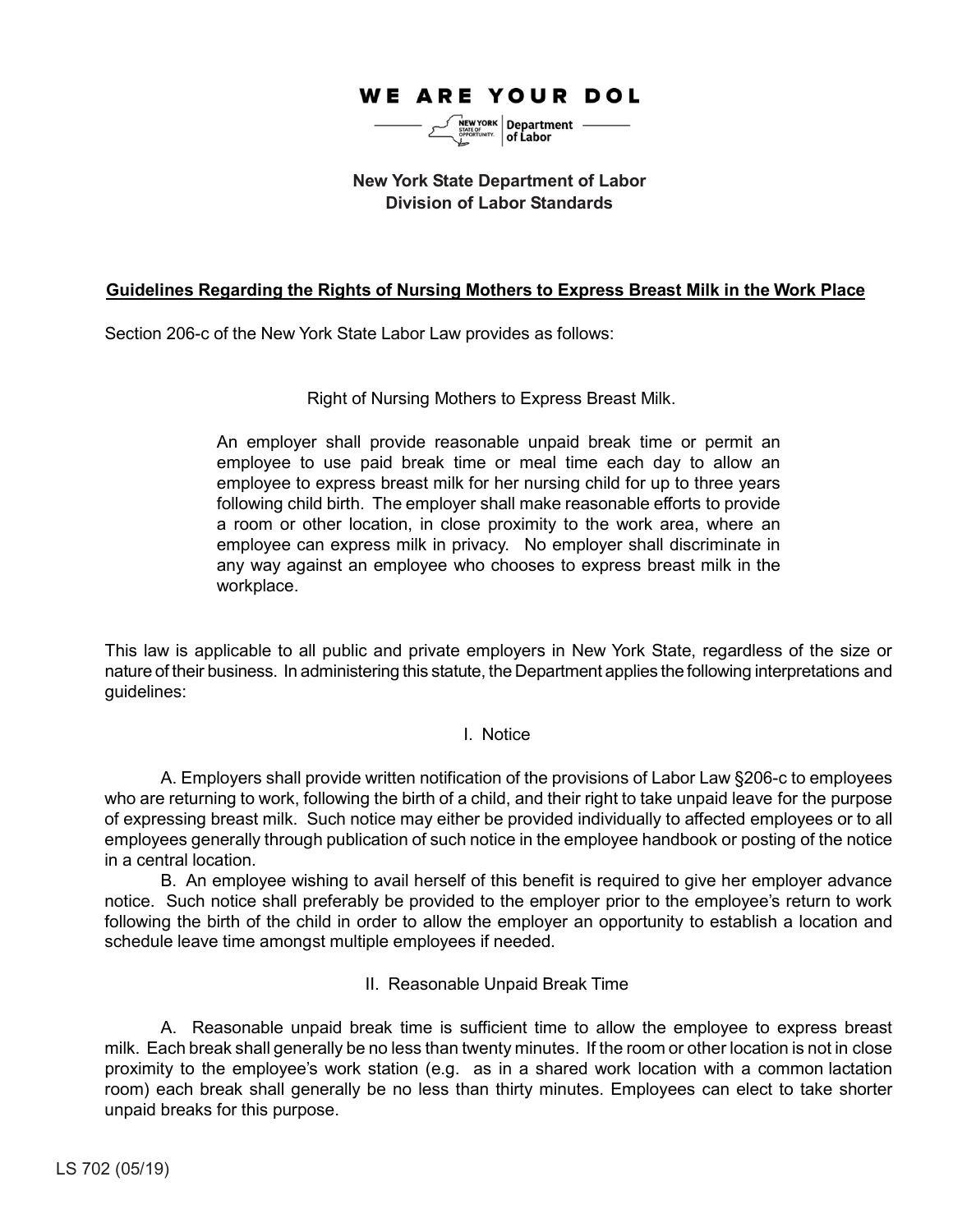B. The number of unpaid breaks an employee will need to take for expression purposes varies depending on the amount of time the employee is separated from the nursing infant and the mother's physical needs. In most circumstances, employers shall provide unpaid break time at least once every three hours if requested by the employee.

C. Upon election of the employee, unpaid break time may run concurrently with regularly scheduled paid break or meal periods.

D. Upon election of the employee, an employer shall allow the employee to work before or after her normal shift to make up the amount of time used during the unpaid break time(s) for the expression of breast milk so long as such additional time requested falls within the employer's normal work hours.

E. This benefit is available to the employee during their basic work week and any overtime or additional hours worked.

F. An employee may be required to postpone scheduled unpaid break time for no more than thirty minutes if she cannot be spared from her duties until appropriate coverage arrives.

#### III. Reasonable Efforts and Privacy

A. All employers are required to make reasonable efforts to provide a private room or other location for the purpose of expression of breast milk. "Reasonable effort" requires that the room or other location must be provided for use of employees expressing breast milk so long as it is neither significantly impracticable, inconvenient, or expensive to the employer to do so. Relevant factors in determining significant impracticality, inconvenience, or expense include but are not limited to:

- 1. The nature of work performed at the business;
- 2. The overall size and physical layout of the business;
- 3. The type of facility where the business is housed;
- 4. The size and composition of the employer's workforce;
- 5. The business' general hours of operation and the employees' normal work shifts;
- 6. The relative cost of providing a room or other space for the dedicated purpose.

B. The room or location provided by the employer for this purpose cannot be a restroom or toilet stall.

C. An employer may dedicate one room or other location for the expression of breast milk and establish a schedule to accommodate the needs of multiple employees needing access thereto.

D. An employer who is unable to provide a dedicated lactation room or other location under these guidelines, may allow the use of a vacant office or other available room on a temporary basis for the expression of breast milk, provided the room is not accessible to the public or other employees while the nursing employee is using the room for expression purposes.

E. As a last resort, an employer who is unable to provide a dedicated lactation room or other location under these guidelines may make available a cubicle for use by individuals expressing breast milk, provided the cubicle is fully enclosed with a partition and is not otherwise accessible to the public or other employees while it is in use for expression purposes. The cubicle walls shall be at least seven feet tall to insure the nursing employee's privacy.

F. Each room or other location used for the expression of breast milk under these guidelines shall be well lit at all times through either natural or artificial light. If the room has a window, it shall be covered with a curtain, blind, or other covering to ensure privacy for the mother as she is expressing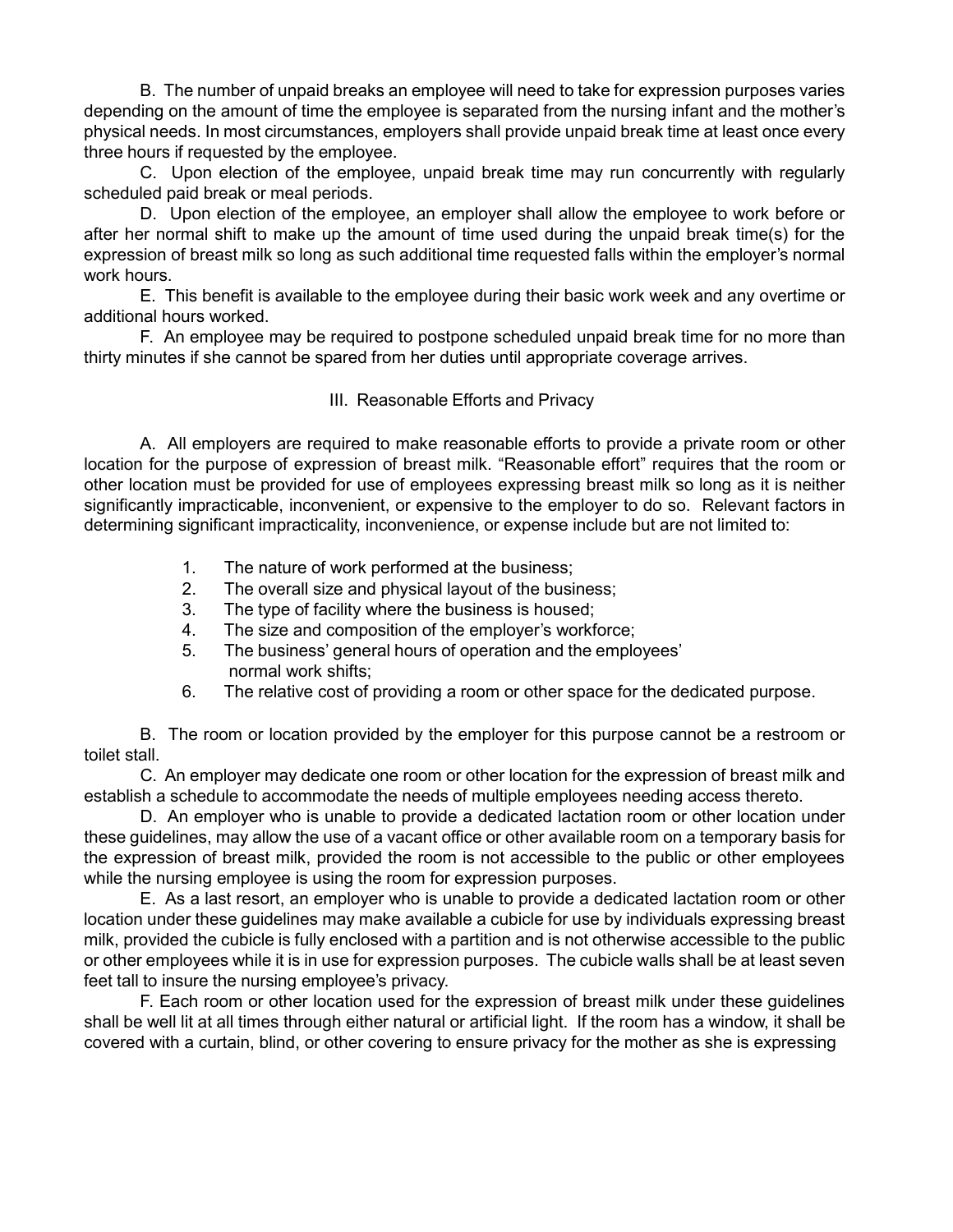breast milk. The room shall contain, at a minimum, a chair and small table, desk, counter, or other flat surface. In addition, employers are encouraged to provide an outlet, clean water supply, and access to refrigeration for the purposes of storing the expressed milk.

G. An employer is not responsible for insuring the safekeeping of expressed milk stored in any refrigerator on its premises. The employee is required to store all expressed milk in closed containers, regardless of the method of storage and to bring such milk home with her each evening.

H. The employer must maintain the cleanliness of the room or location set aside for the use of employees expressing breast milk at work.

I. An employer may not deny an employee this benefit due to difficulty in finding a location for purposes of the same.

J. For the purposes of this provision: "Private" shall mean that the room or other location shall not be open to other individuals frequenting the business, whether as employees, customers, or other members of the public. To insure privacy, the room or location should have a door equipped with a functional lock. If a door with a functional lock is not available (in the case of a fully enclosed cubicle) as a last resort an employer must utilize a sign advising the room or location is in use and not accessible to other employees or the public.

#### IV. Close Proximity

A. Any room or location provided for the expression of breast milk must be in close proximity to the work area of the employee(s) using it for the expression of breast milk.

B. Close proximity means the room or location must be in walking distance and the distance to the location should not appreciably lengthen the break time.

C. Should an employer have more than one employee at a time needing access to a lactation room or other location, the employer may dedicate a centralized location for use by all such employees, provided however, that the employer shall make every effort to locate such space at a reasonable distance from the employees using it.

D. Employers located in shared work areas such as office buildings, malls, and similar premises may cooperate with one another to establish and maintain a dedicated lactation room, provided however, that such rooms must be located at a reasonable distance from the employees using the room. Each employer utilizing such common dedicated lactation room will retain individual responsibility for ensuring that it meets all the requirements of these guidelines with regard to their employees. Use of a common dedicated lactation room pursuant to this paragraph will not reduce, mitigate, or otherwise affect the employer's obligations under these guidelines.

#### V. Non-Discrimination

No employer shall discriminate in any way against an employee who chooses to express breast milk in the workplace. Encouraging or allowing a work environment that is hostile to the right of nursing mothers to take leave for the purpose of expressing breast milk could constitute discrimination within the meaning of this section of the guidelines.

# VI. Suggested Employer Activities

A. In addition to the activities set forth in the guidelines above, an employer may consider implementing one or more of the following activities in connection with the needs of employees who are breast feeding children: